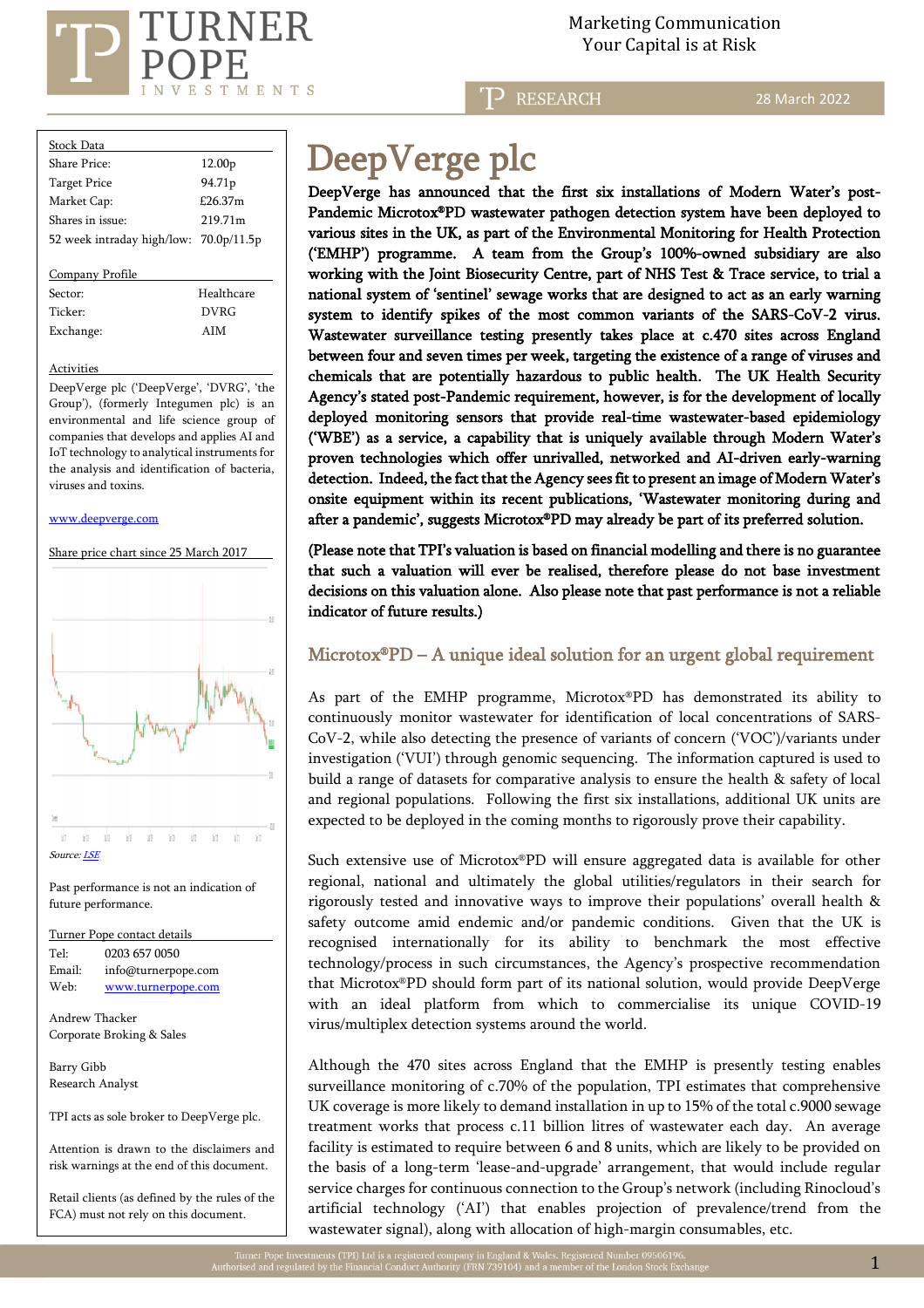

 Marketing Communication  $R\text{NER}$  Marketing Communication (Narketing Communication ) and  $R\text{NER}$ 

T<sup>P</sup> RESEARCH

28 March 2022

UK Health Security Agency - Perspectives from the EMHP Programme 2022 Presentation Extract (Slide 10)

## **Post Pandemic Sensors - Integrated Solution**

Collaboration between previous trial operatives to integrate developed technologies to produce an end to end (sampling to data out put) automated solution

A solution that integrates previously disparate steps of the sample to data pipeline and localises them on-site

A reduction in results turnaround time

A tool that could be used to enable a sentinel style WBE approach to be deployed at the National Infrastructure level

Improved calibration of in-field equipment

 $10$ Environmental Monitoring for Health Protection





The automated, real-time Microtox®PD detection systems screen for dangerous pathogens, such as bacteria and infectious viruses including SARS-CoV-2, PMMoV, Influenza A, Influenza B and Polio in wastewater, plus E.coli in drinking water, on a single chip, using AI, in real-time. The data collected is then fed into a computer and AI is used to predict where public health bodies should target their resources to contain any outbreaks. The Aptamer Group plc (AIM: APTA) provided their Optimer® binding agents on the chip to capture the pathogens and Microsaic Systems plc (AIM: MSYS) has partnered with DeepVerge in the development and validation of Microtox®PD's innovative detection system.

## DeepVerge – Ensuring it has the technical and financial resources to commence volume production

Connected with today's news, on 17 March 2022 DeepVerge announced both the purchase of Glanaco Limited ('Glanaco') and the arrangement of a £25 million mezzanine loan facility. The cash and shares acquisition of Glanaco, a private engineering services company, for £1.1 million (comprising of £0.65m equity and £0.43m cash), is expected to bring in-house all processes required for the development of a new generation of Microtox®PD systems, ranging through testing, commissioning and production.

In tandem with this, the Group also arranged a £25 million mezzanine loan to support continued rapid growth in Group revenues, which have successively doubled in each of the past three years. Seemingly anticipating significant prospective demand for Microtox®PD from one or more national utility this facility has, amongst other things, been put in place to deliver cost savings and increase control, while mitigating risk of supply-chain bottlenecks that might otherwise be considered a possible barrier to securing demand from both national and international buyers seeking similar delivery schedules. This of course recognises that it is not just the UK regulator that is expected to demand its utilities install semi-permanent nationwide early-warning detection systems capable of identifying the emergence of localised viral conditions, but also similar bodies throughout Europe as well as multiple other developed nations. In this respect, the actions taken by DeepVerge appear to pre-empt Modern Water's preparation for volume production in anticipation of satisfying a possible spike in demand later this year.

## Glanaco - Enabling rapid deployment of Modern Water technologies

Glanaco presently has nine employees and occupied premises covering 6,000 square metres in Cork, Ireland. The Company designs, manufactures, assembles, and distributes mechanical and electronic products in sensor and detection, remote monitoring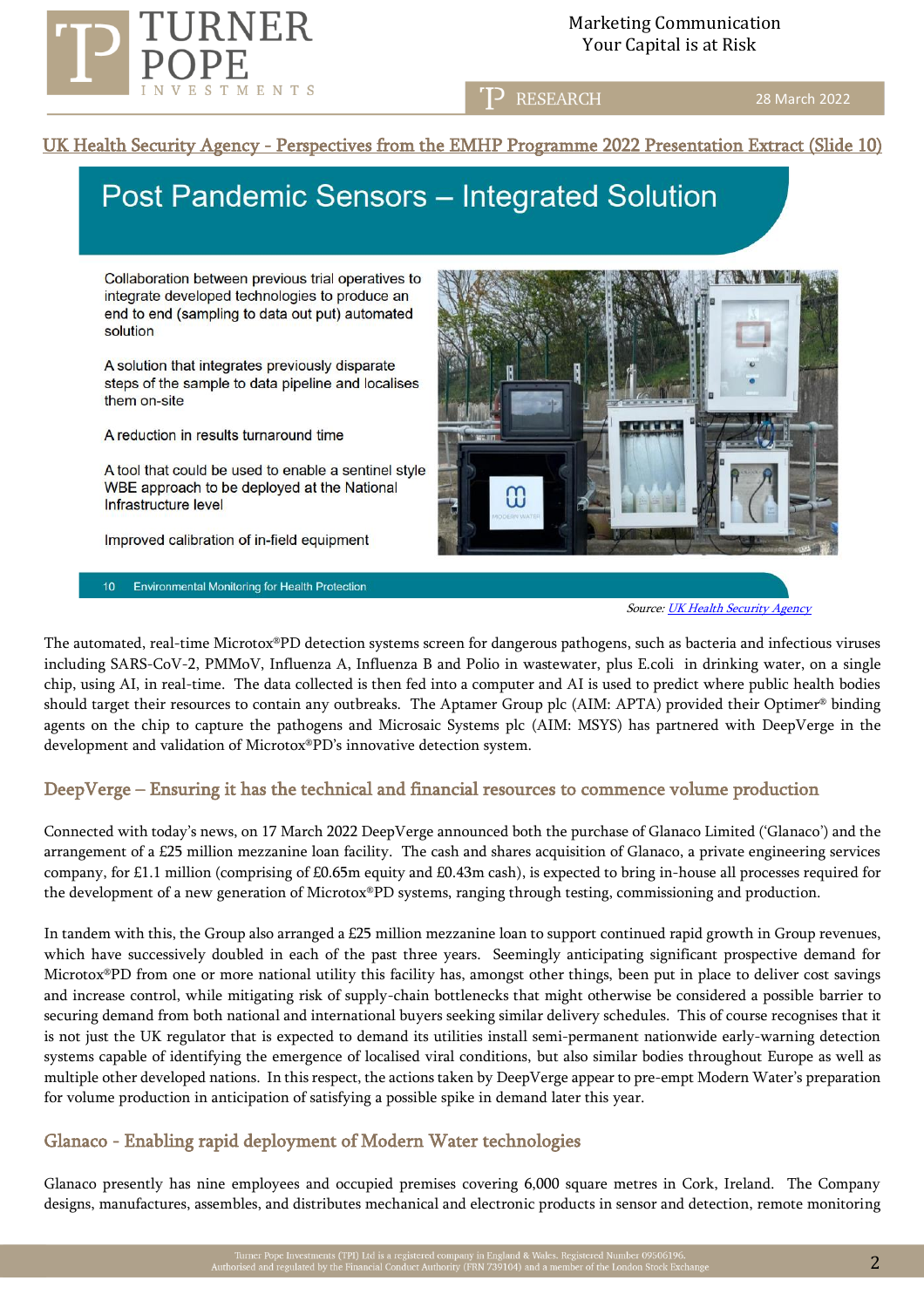

TP RESEARCH

28 March 2022

and robotic extension solutions. It serves partners and customers in a range of sectors including local authorities, utilities, oil and gas, mining, data centres and construction across the EU, UK and US.

Glanaco has been a collaboration partner and contractor in the production, assembly and testing of Modern Water's Microtox®PD equipment since August 2021, when it became part of DeepVerge's €2.8 million expansion programme which was supported by a €750,000 grant from Irish state funding body, Enterprise Ireland. This engineering expertise, scalable manufacturing capacity and logistics facility in Cork, Ireland, along with existing long term supply chain partners across the world, allows the Modern Water division of DeepVerge to accelerate production expansion in Europe.

In taking all Microtox®PD operations in-house and combining facilities with the existing DeepVerge technology centre of excellence in Fermoy, Cork, Ireland with support from the Group's laboratory facilities in York, UK, this acquisition has been designed to support continued innovation while enabling rapid deployment of Modern Water's pathogen detection and identification solutions across Europe, the US, India and China.

In the year ended 31 December 2020, the most recent year for which accounts have been filed, Glanaco Limited posted profits before tax of £214,731 on turnover of £1.101 million. At 31 December 2020 it had net assets of £339,978. Its unaudited accounts for the year ended 31 December 2021 show profits before tax of £218,315 on turnover of £1.362 million, and net assets at the period end of £524,255.

## Proposed utilisation of the £25 million, 3-year mezzanine loan facility

On 17 March 2022, DeepVerge secured a £25m mezzanine loan facility available for 3 years through Riverfort Global Opportunities PCC Limited and YA II PN Limited (together 'the Lenders'). Structured for flexible draw down based on an interest rate of 1% per month on outstanding funds, the loans are convertible (on the Lenders' discretion) at a 40.8% premium (the 'Fixed Premium Placing Price') to a 5-day volume weighted average price ('VWAP') prior to the date of each draw down. The notes are intended to be used to fuel momentum across all divisions of the Group, with an initial £4 million draw down ('Initial Advance') on 16 March 2022 being utilised for:

- 1. The cash element of the Glanaco acquisition;
- 2. Expansion of manufacturing capacity and laboratory space in the US for the Skin Trust Club; and to
- 3. Maintain the growth trajectory of equipment production and build on the increasing demand the Group is experiencing for its products and services across all divisions.

## Recognising the scale of the opportunities now being presented

DeepVerge's recent record of delivering triple digit annual revenue growth is set to be sustained in 2022. The new year is now starting to witness a step-change in both international need and longer-term demand for Modern Water's unrivalled pathogen testing equipment. In tandem with this, Group receipts continue to grow rapidly as processing capacity for Skin Trust Club's home test kits expand in response to surging demand, while Microtox BT's regulatory tests and joint venture negotiations with China Resources remain ongoing. Recognising the scale of the opportunities being presented and in expectation of further significant news releases in coming months, TPI has retained its ambitious 2022 forecasts for DeepVerge along with a DCF-based valuation, which presently trades at less than 6x its 2022E EBITDA multiple, that implies a share price target of 94.7p.

### (Please note that TPI's valuation is based on financial modelling and there is no guarantee that such a valuation will ever be realised, therefore please do not base investment decisions on this valuation alone. Also please note that past performance is not a reliable indicator of future results.)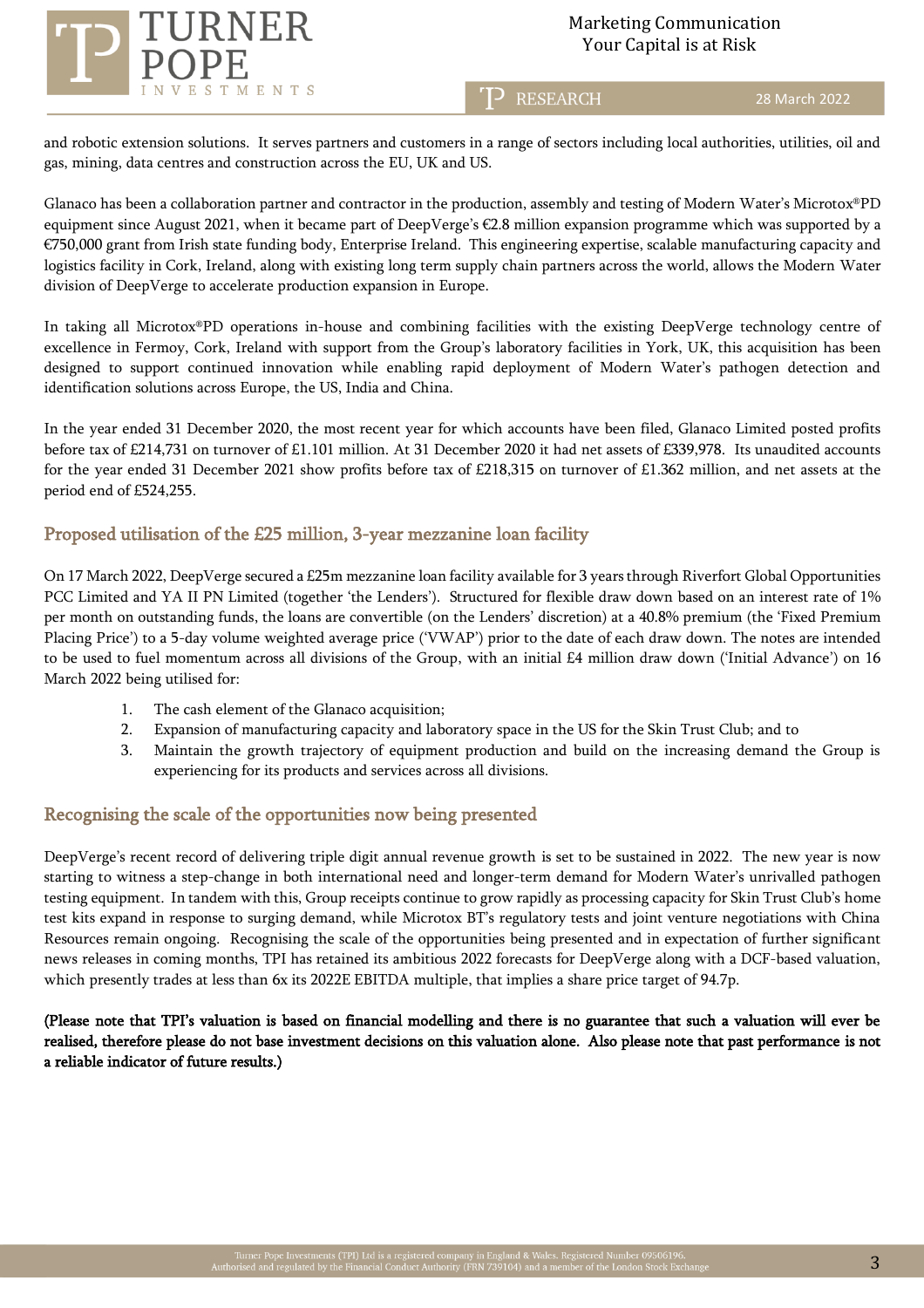

T<sub>2</sub> RESEARCH

28 March 2022

## THIS DOCUMENT IS NOT FOR PUBLICATION, DISTRIBUTION OR TRANSMISSION INTO THE UNITED STATES OF AMERICA, JAPAN, CANADA OR AUSTRALIA.

#### **Conflicts**

This is a non-independent marketing communication under the rules of the Financial Conduct Authority ("FCA"). The analyst who has prepared this report is aware that Turner Pope Investments (TPI) Limited ("TPI") has a relationship with the company covered in this report. Accordingly, the report has not been prepared in accordance with legal requirements designed to promote the independence of investment research and is not subject to any prohibition on dealing by TPI or its clients ahead of the dissemination of investment research.

TPI manages its conflicts in accordance with its conflict management policy. For example, TPI may provide services (including corporate finance advice) where the flow of information is restricted by a Chinese wall. Accordingly, information may be available to TPI that is not reflected in this document. TPI may have acted upon or used research recommendations before they have been published.

#### Risk Warnings

Retail clients (as defined by the rules of the FCA) must not rely on this document.

Any opinions expressed in this document are those of TPI's research analyst. Any forecast or valuation given in this document is the theoretical result of a study of a range of possible outcomes and is not a forecast of a likely outcome or share price.

The value of securities, particularly those of smaller companies, can fall as well as rise and may be subject to large and sudden swings. In addition, the level of marketability of smaller company securities may result in significant trading spreads and sometimes may lead to difficulties in opening and/or closing positions. Past performance is not necessarily a guide to future performance and forecasts are not a reliable indicator of future results.

AIM is a market designed primarily for emerging or smaller companies and the rules of this market are less demanding than those of the Official List of the UK Listing Authority; consequently, AIM investments may not be suitable for some investors. Liquidity may be lower and hence some investments may be harder to realise.

#### Specific disclaimers

TPI acts as sole broker to DeepVerge plc ('DeepVerge') which is listed on the AIM Market of the London Stock Exchange ('AIM'). TPI's private and institutional clients may hold, subscribe for or buy or sell DeepVerge's securities.

Opinions and estimates in this document are entirely those of TPI as part of its internal research activity. TPI has no authority whatsoever to make any representation or warranty on behalf of DeepVerge.